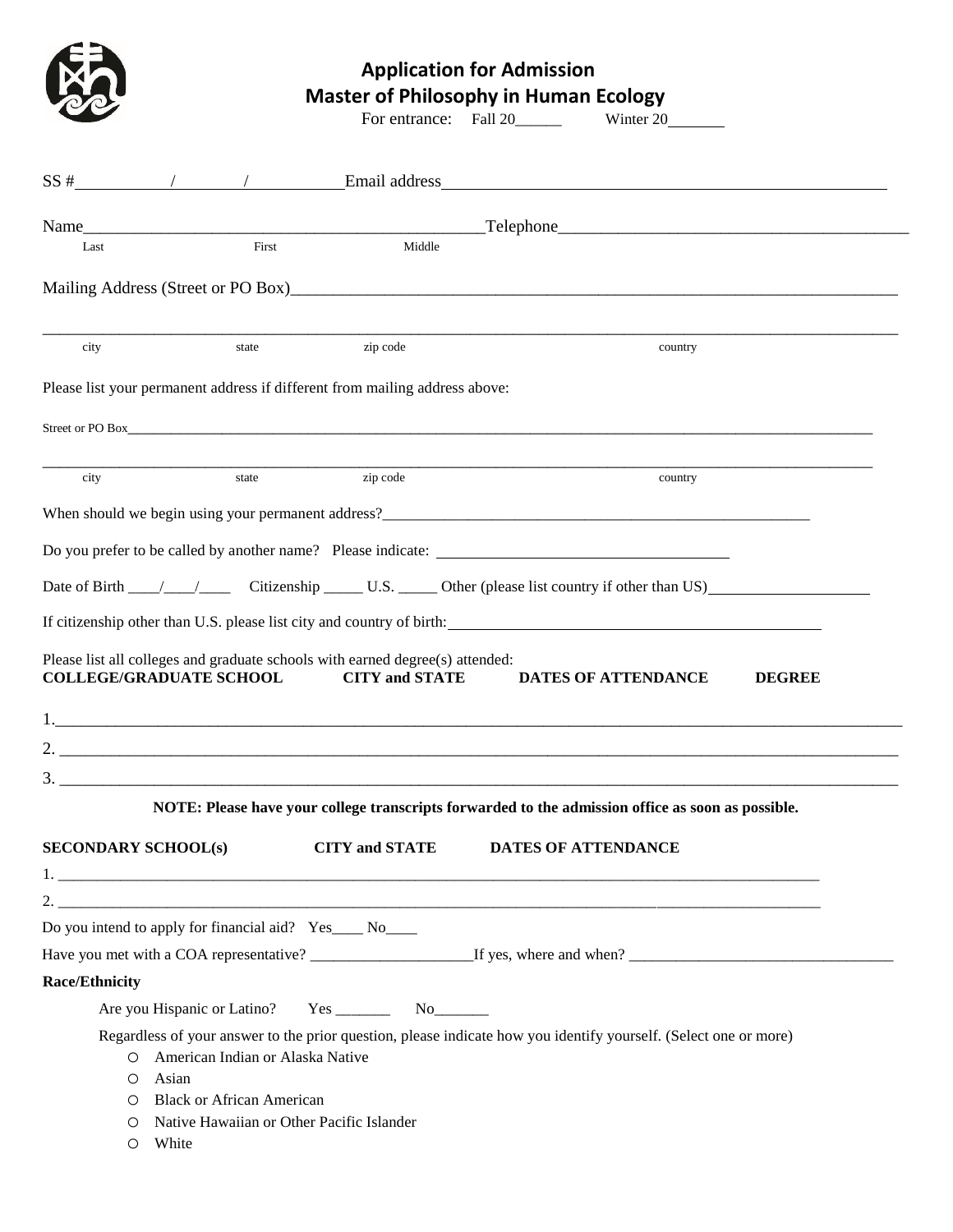|      |       |                                                                                                                                                                                                                                  | street   |  |  |  |  |  |  |
|------|-------|----------------------------------------------------------------------------------------------------------------------------------------------------------------------------------------------------------------------------------|----------|--|--|--|--|--|--|
|      |       |                                                                                                                                                                                                                                  |          |  |  |  |  |  |  |
| city | state |                                                                                                                                                                                                                                  | zip code |  |  |  |  |  |  |
|      |       |                                                                                                                                                                                                                                  |          |  |  |  |  |  |  |
|      |       |                                                                                                                                                                                                                                  |          |  |  |  |  |  |  |
|      |       |                                                                                                                                                                                                                                  |          |  |  |  |  |  |  |
|      |       | Home address (if different from yours)<br>expansion to the contract of the contract of the contract of the contract of the contract of the contract of the contract of the contract of the contract of the contract of the contr |          |  |  |  |  |  |  |
|      |       |                                                                                                                                                                                                                                  | street   |  |  |  |  |  |  |
| city | state |                                                                                                                                                                                                                                  | zip code |  |  |  |  |  |  |
|      |       | Check if appropriate: _____ Father deceased _____ Mother deceased _____ Parents divorced _____ Parents separated                                                                                                                 |          |  |  |  |  |  |  |
|      |       |                                                                                                                                                                                                                                  |          |  |  |  |  |  |  |
|      |       |                                                                                                                                                                                                                                  |          |  |  |  |  |  |  |
|      |       |                                                                                                                                                                                                                                  |          |  |  |  |  |  |  |
|      |       |                                                                                                                                                                                                                                  |          |  |  |  |  |  |  |
|      | Date  |                                                                                                                                                                                                                                  |          |  |  |  |  |  |  |

Please mail or email your completed application to:

*Associate Dean of Advanced Studies Admission Office College of the Atlantic 105 Eden Street Bar Harbor, ME 04609 or inquiry@coa.edu*

Please mail or email references and official transcripts to the above address or to inquiry@coa.edu.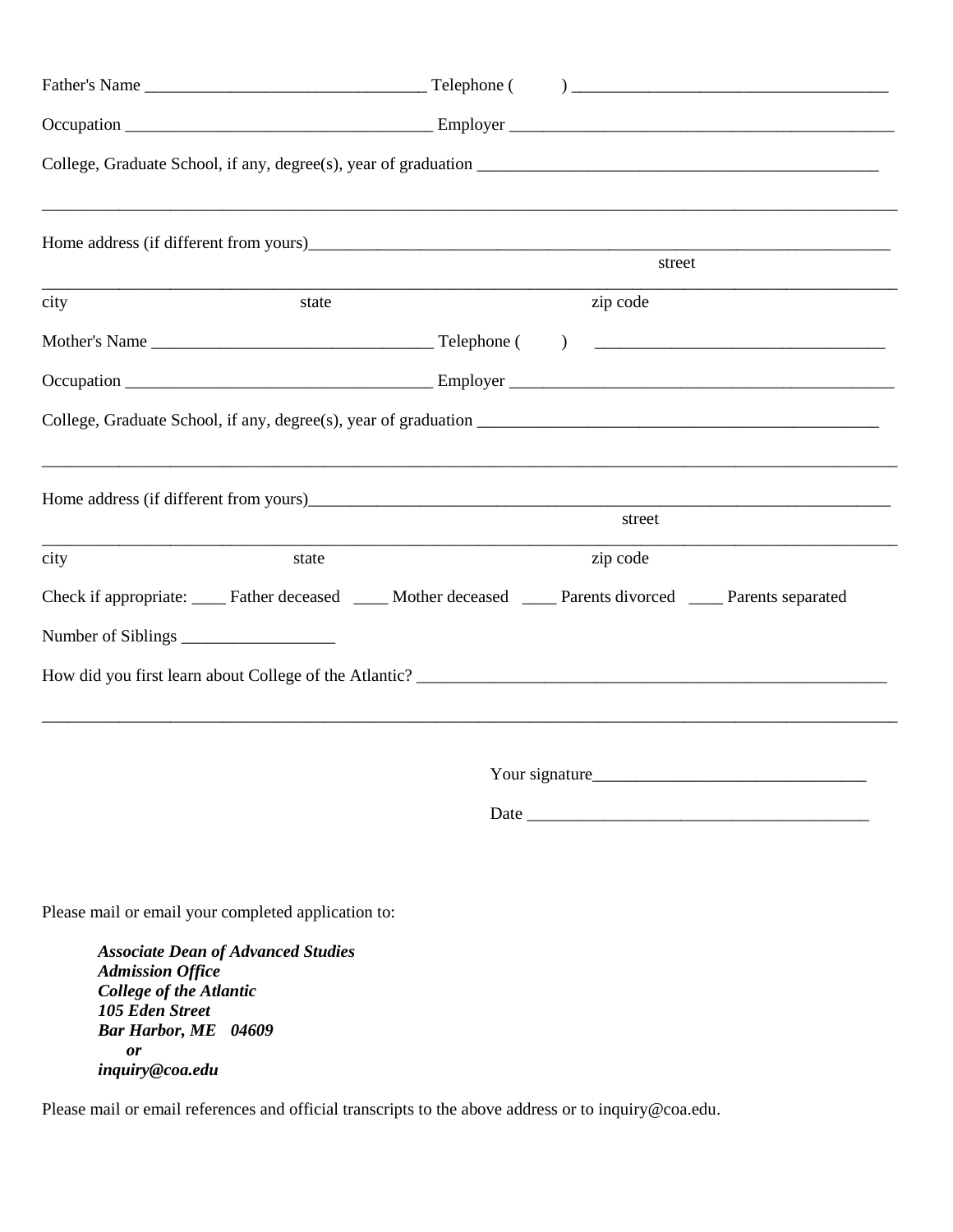## **PROPOSED COURSE OF STUDY OUTLINE**

After consulting our course catalog and weighing your own interests and concerns, please develop a preliminary outline of your proposed course of study within the M.Phil. degree requirements. Also, feel free to provide additional explanation where necessary along with listing courses, independent studies, tutorials and research interests.